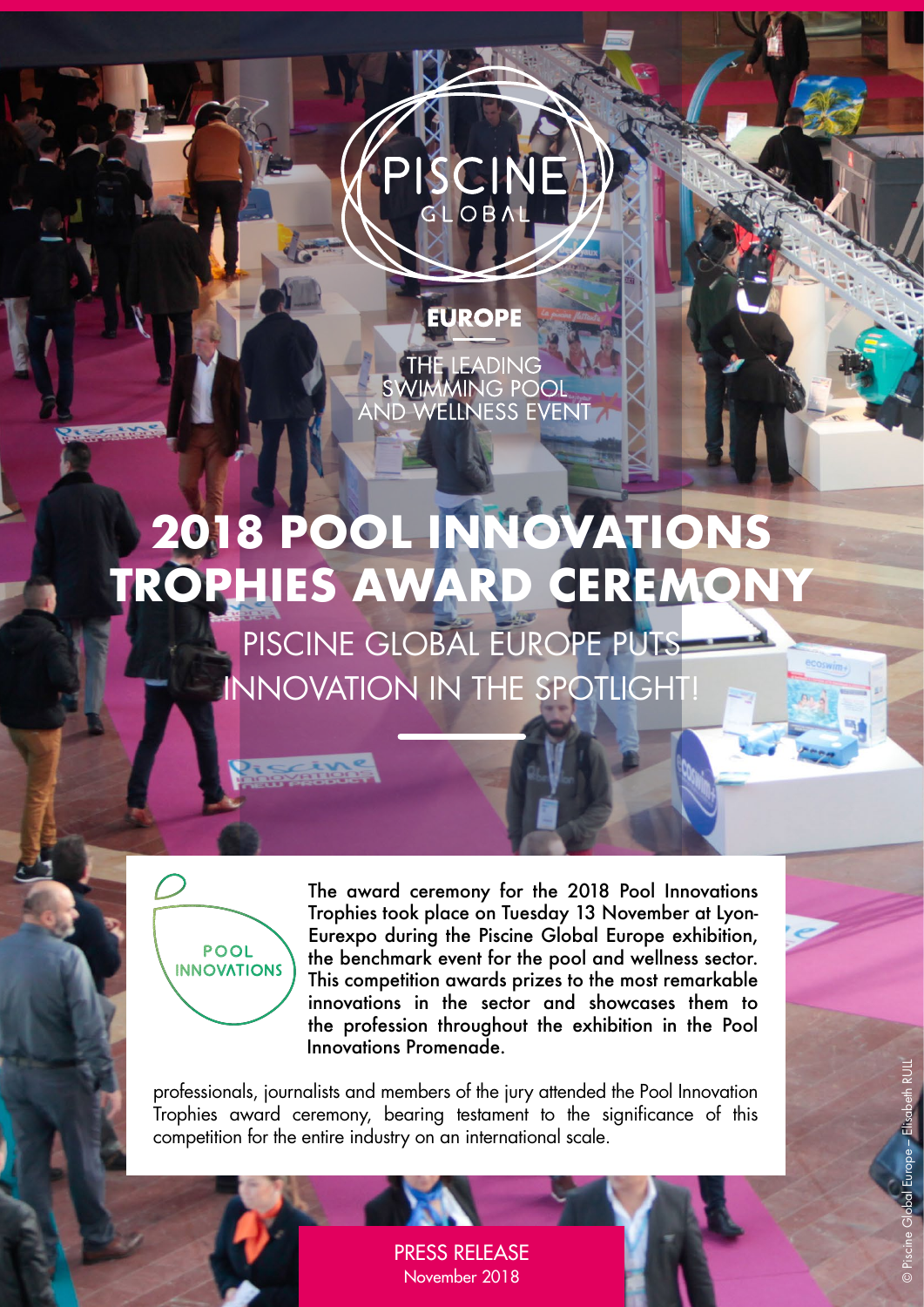

Maintenance: filtration, maintenance equipment, water treatment systems.

Construction / fitting: pool structures, construction

**were divided into six categories:**

**The contending innovations** 

# Fitness, sauna, hammam, traditional baths,

POOL SAFETY

POOL CONSTRUCTION

processes and pool linings.

Protection / safety: safety equipment, winter protection equipment, safety for people.

#### SMART POOL

CLEAN POOL

Smart products: public facility management, design and fitting.

## equipment and solutions for therapeutic purposes.

**WELLNESS** 

#### **OUTDOOR**

Outdoor / living pool (outdoor development, garden decoration, paving, outdoor lighting systems and furniture): Equipment and accessories for public and private pools (accessories for pools, air handling systems, PA systems, heating / cooling / air conditioning systems, lighting systems).

# **From the 56 products entered for the competition this year, the jury of professionals from the sector selected six winners.**

#### MEMBERS OF THE JURY

- Jacques COUACAULT Ingexpool
- Stéphane DEBERNARDI Debernardi Piscines
- Michel DUPENLOUP Editor-in-chief of L'Activité Piscine
- Nicolas BIAGINI Journalist at IMC Eurospapoolnews
- Hervé MERY FPP
- Jean-François GAUCHERAND FPP
- Pierre IORIO FPP
- Laurent AZAM FPP